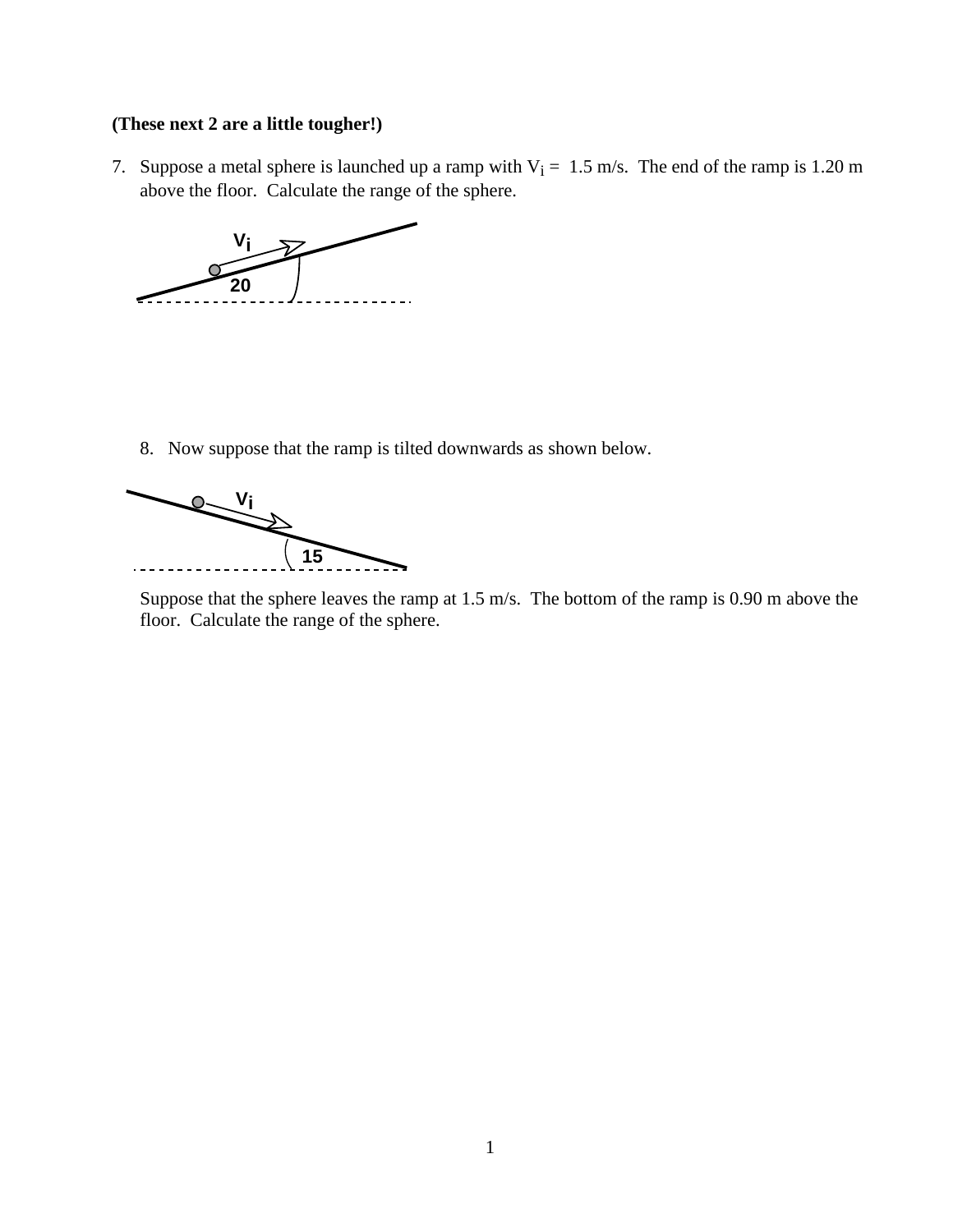## **Review**

Questions 1 and 2 refer to the situation and diagram described below.



- \_\_ 1. If both spheres leave the edge of the table at the same instant, sphere A will land
	- a. at some time before sphere B.
	- b. at some time after sphere B.
	- c. at the same time as sphere B.
	- d. There is not enough information to decide.
	- \_\_ 2. If both spheres leave the edge of the table at the same instant, sphere A hits the floor at the spot marked X. Sphere B will hit the floor
		- a. at some point between the edge of the table and X.
		- b. at the same distance from the table as X.
		- c. at some point past X.
		- d. There is not enough information to decide.

Questions  $3 \& 4$  refer to the diagram and situation below:



Two spheres A & B are projected off the edge of a 2.0 m high table with the **same horizontal velocity.** Sphere A has a mass of 10. g and sphere B has a mass of 5 g.

- \_\_ 3 If both spheres leave the edge of the table at the same instant, sphere A will land
	- a. at some time before sphere B.
	- b. at some time after sphere B.
	- c. at the same time as sphere B.
	- d. There is not enough information to decide.
- \_\_4. If both spheres leave the edge of the table at the same instant, sphere A hits the floor at the spot marked X. Sphere B will hit the floor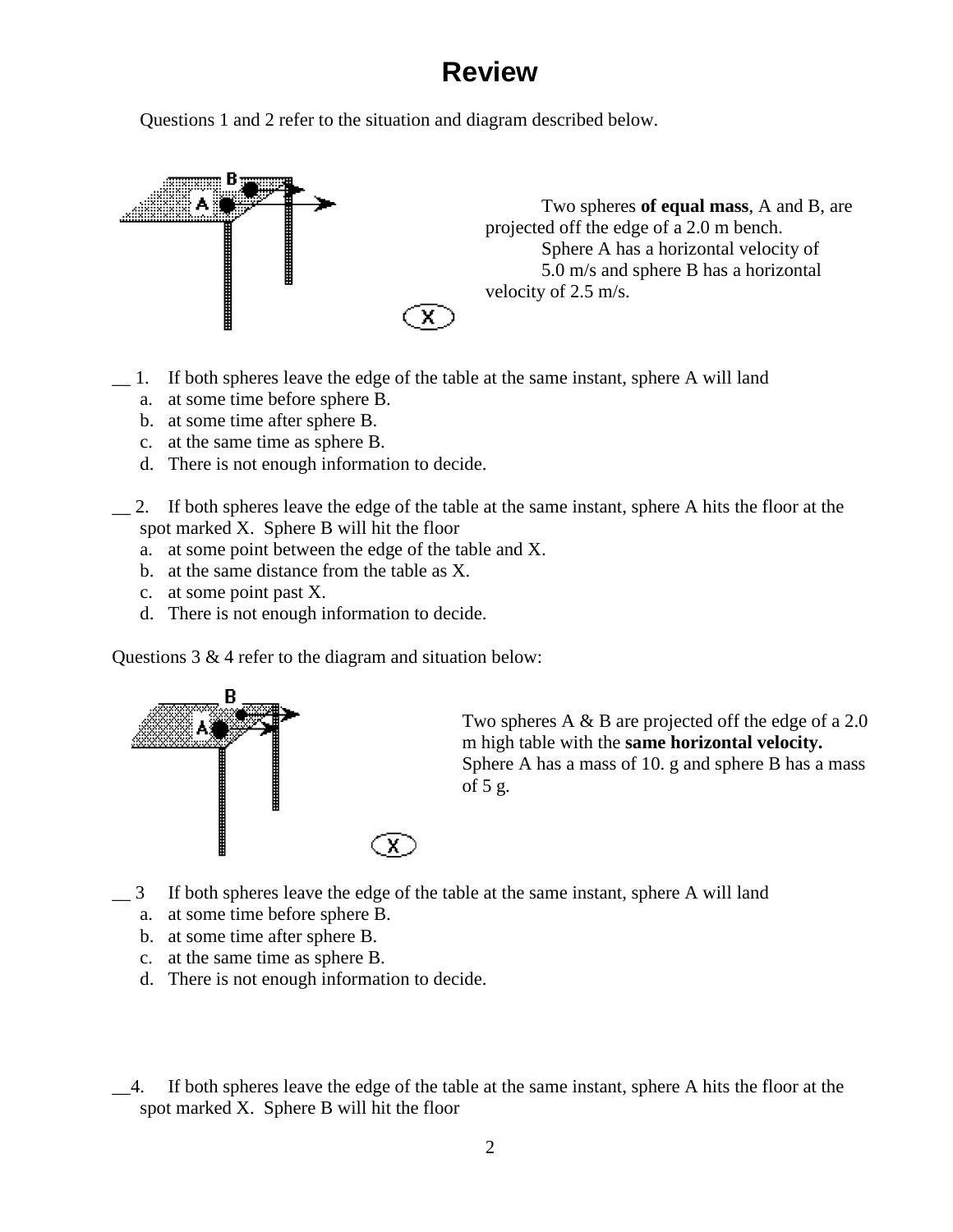- a. at some point between the edge of the table and X.
- b. at the same distance from the table as X.
- c. at some point past X.
- d. There is not enough information to decide.
- 5. Nike ® is doing a commercial with professional tennis players Roger Federer and Serena Williams. The commercial calls for the two of them to be playing tennis on the roof of a 40 m tall building. Serena's supposed to hit a top spin lob and Roger is to chase it and run right off the roof without jumping. Roger's initial velocity will be 6.0 m/s horizontally and he will land on a 30 m tall building 8.0 m away and keep running. You are the physics adviser for the two tennis players. Roger comes to you and says "Will I make the jump?" What do you say?

A. Predict whether Roger makes the jump. Write out a full solution.

B. Draw Displacement, Velocity and Acceleration Graphs for both "x" and "y" directions.



- 6. Alice Springs, an Olympic high jumper, accelerates towards the high jumper's bar during a practice run in Sydney, Australia. She jumps with an initial velocity of 6.8 m/s at an angle of  $60^{\circ}$  above the horizontal. Assume her total vertical displacement is zero.
	- A. What is the high jumpers total time in flight?
	- B. What is the maximum height the high jumper reaches?
	- C. What is the range of the high jumper?
	- D. What is the high jumper's velocity at the apex?
	- E. What is the acceleration of the high jumper 0.05 s before the apex?
	- F. What is the final velocity of the high jumper just before hitting the pad?
	- G. Draw Displacement, Velocity and Acceleration graphs of her 2D motion.